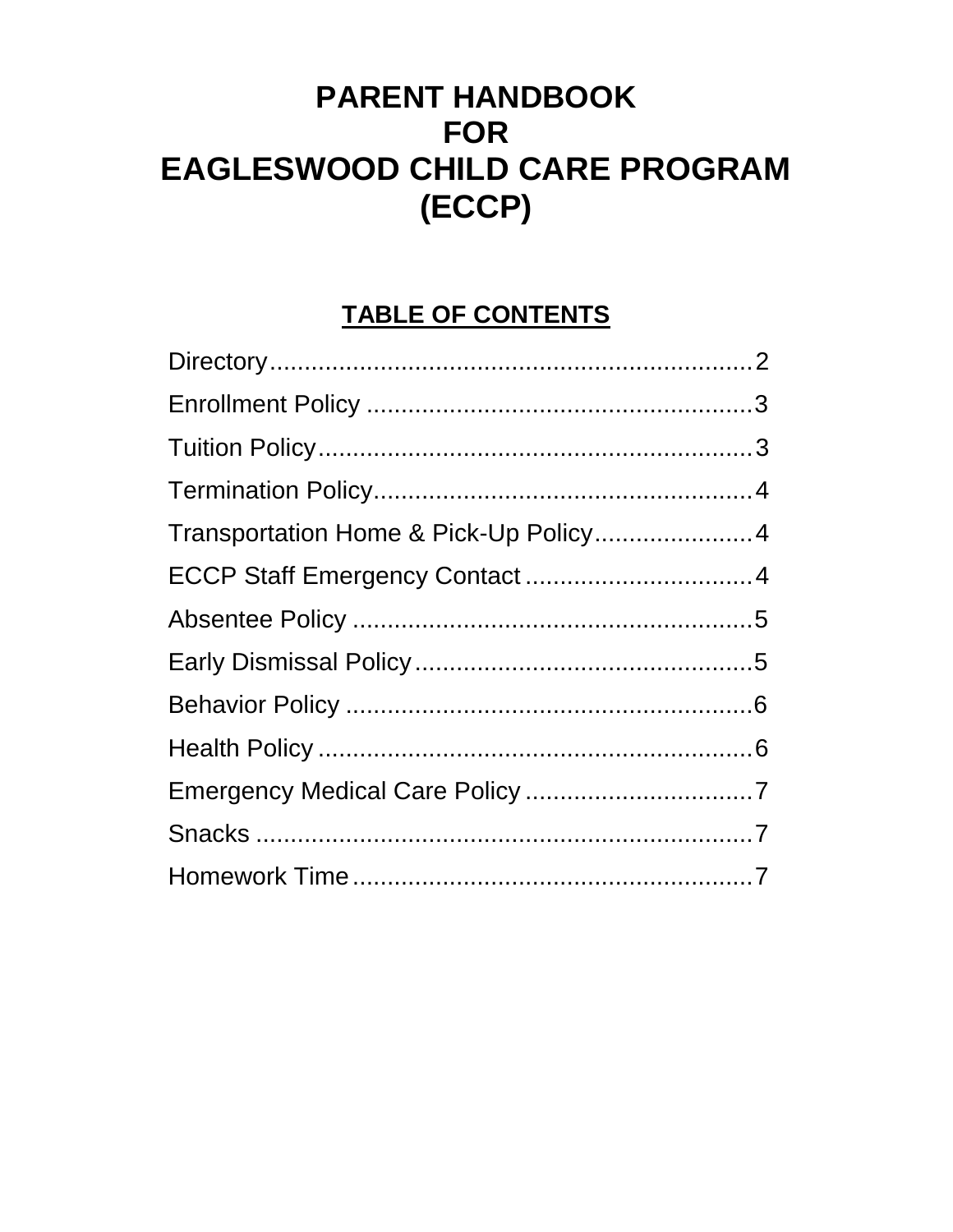## *EAGLESWOOD CHILD CARE PROGRAM (ECCP) DIRECTORY*

| <b>Main Office:</b>     |  |
|-------------------------|--|
| <b>Business Office:</b> |  |
|                         |  |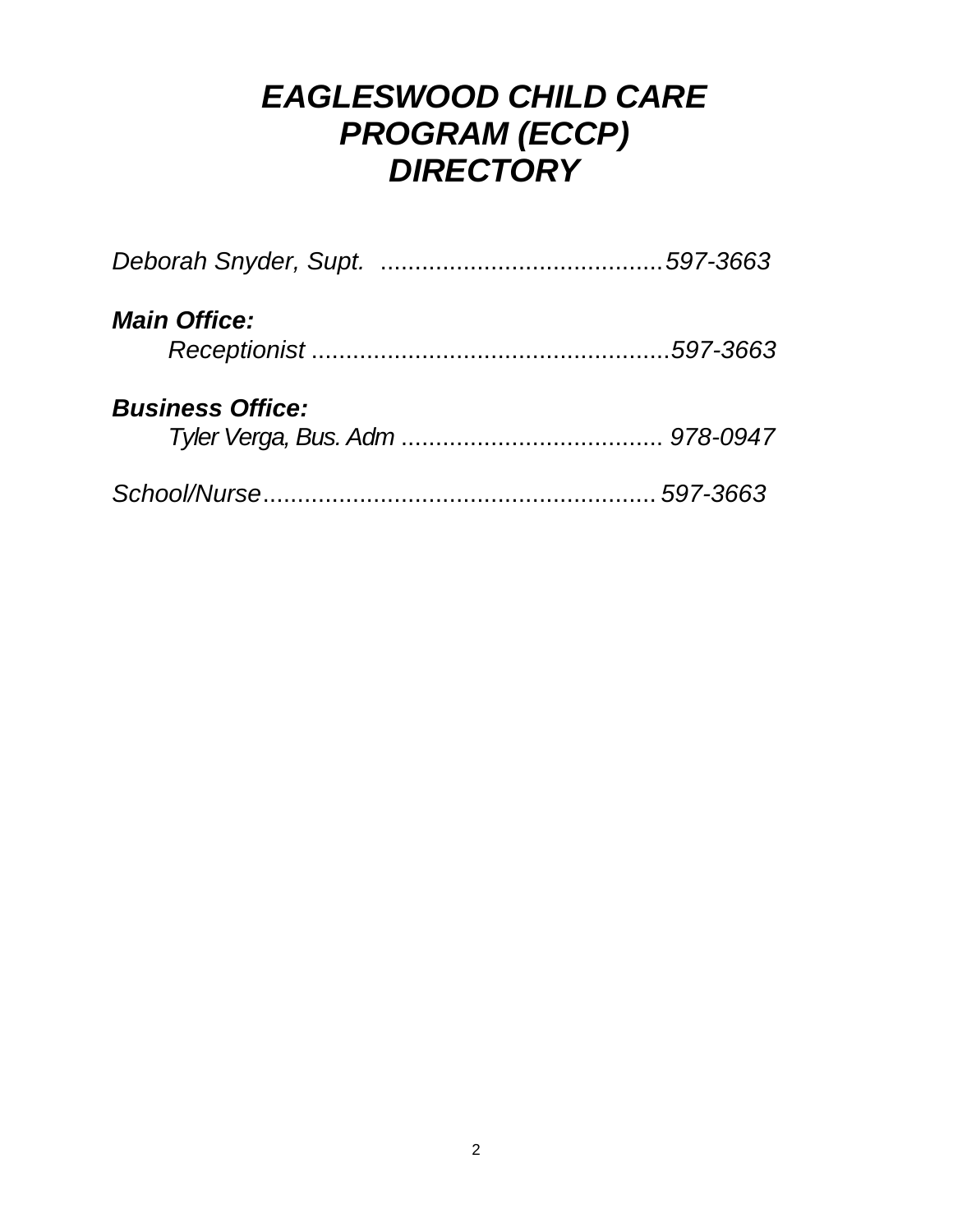#### **ENROLLMENT POLICY**

The Eagleswood Child Care Program (ECCP) enrollment is open to children grades Pre-K  $-$  6<sup>th</sup> attending the Eagleswood Township Elementary School. In order to apply for enrollment into the ECCP, you need to submit a completed ECCP Application (signed, notarized & dated), along with the registration fee. Upon receipt of your completed application we will notify the parent of their child's acceptance into the ECCP. The parent will receive the confirmation notice and tuition payment forms. **If confirmation notice is not received, call the School Office (597-3663) to verify the start date for your child.**

A parent may enroll a student at any time during the course of the school year. 5-day, 4-day, 3 day, 2-day, and 1-day programs are available. **All changes to your application must be made in writing to the School Office at least one week in advance of the start date of the change. A change is not effective unless received in writing.** No changes to your application will be accepted during high registration times (August/September) once the original application has been processed.

The ECCP will not deny admission to, terminate enrollment of, or otherwise discriminate against any child because of that child's disability. The ECCP aims to provide accommodations for children who require special services during their attendance at the ECCP. **All children must be toilet trained in order to participate in the ECCP.** The ECCP reserves the right to terminate any child from the program where the child's safety is believed by the ETBOE to be at risk.

### **TUITION POLICY**

The monthly tuition is due on the  $1<sup>st</sup>$  of every month. Please refer to the attached Tuition Rate Sheet for the current ECCP tuition rates. **Children's attendance at the ECCP will be terminated because of nonpayment.** There is a grace period of 5 days for the tuition payment to arrive in our office. If the payment is not received by the  $16<sup>th</sup>$  of the month, a \$30.00 late fee will be posted to the account. On the 16<sup>th</sup> or 17<sup>th</sup> of each month a courtesy phone call is made to each parent/guardian who has not made their payment alerting them that their child is in danger of not attending the following month. If payment is still not received by the end of the month, a change notice is sent to the ECCP Staff alerting them that we are canceling the child at the end of the month.

Monthly tuition will not be reduced for school holidays, emergency closing, absences or early pickup. The ETBOE will determine if there will be a reduction in monthly tuition for extended illness. *WE DO NOT ISSUE BILLS.*

Please pay by check or money order made out to ETBOE. Do not send cash. **No post-dated checks will be accepted.** Payment may be mailed to:

> Eagleswood Township Board of Education 511 Route 9 West Creek, NJ 08092

All checks returned to ETBOE as unpaid for any reason, will result in a charge of \$35.00 per item to the check issuer. There will be no exceptions to the \$35.00 fee for returned items. The first time a check is returned, we will redeposit the check with the parent's permission as a courtesy. If that check is returned a second time, the child will be terminated from the program until payment of balance is received in full. That payment and all future payments must be paid with a money order or certified check.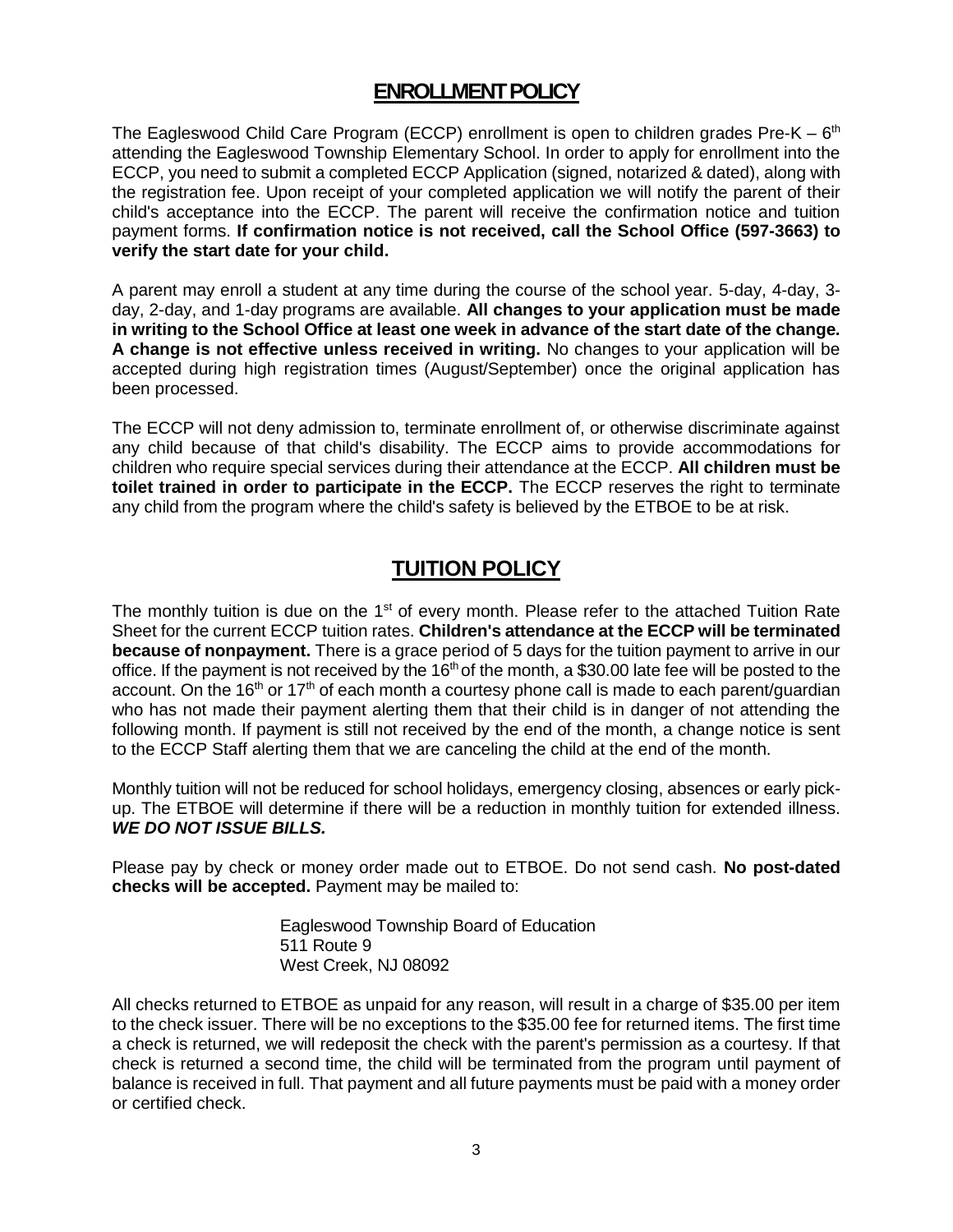### **TERMINATION POLICY**

Parents are required to give **advanced** telephone and written notification, stating the effective date, to the ETBOE of withdrawal from the ECCP. Refunds are given for paid tuition if appropriate. The ETBOE reserves the right to terminate a child from the program at any time. Reasons for termination may include, but are not limited to:

- Non-payment of tuition, late fees or any outstanding balance
- Severe disciplinary problems
- Habitually late pick-up of children
- Program closing\*\*

\*\*In the event that the ECCP becomes under enrolled and the necessity for closing the program arises, parents will be notified in writing and given 3 to 4 weeks prior notification. Refunds are given for paid tuition if appropriate.

#### **TRANSPORTATION HOME & PICK-UP POLICY**

The parent, guardian or authorized person is responsible for picking up the child at dismissal time. Children will not be permitted to walk home under-any circumstances. The parent or authorized person MUST sign out the child(ren) when picking them up from the program. The child(ren) will not be released to anyone other than the parent, guardian or authorized persons as stated on the initial registration enrollment form. A pick-up person must be at least 18 years of age. It is the parent's responsibility to notify the ETBOE in writing if any changes are to be made regarding this matter.

In the event of concurrent school or community sponsored activities (i.e. scouting, clubs) the child(ren) must be signed out of the ECCP by the leader/director as long as they are on the authorized pickup list. The child(ren) will be able to reenter the program at the conclusion of such activities.

If there is a situation in which the parent/guardian or authorized pick up person cannot pick up their child(ren), it is the **parent's responsibility** to call another authorized pick-up person. If there is no one else on your authorized pick up list, call the ECCP Staff on the ECCP cell phone to let them know you will be late. You will be charged a late pick up fee. Be sure to let the cell phone ring enough times in order to be answered because the ECCP Staff may not be in the direct vicinity of the cell phone.

A late charge of \$25.00 for up to one half hour (1/2) late per child will be assessed for late pickup of child(ren). A late charge of \$50.00 for one half hour (1/2) to one (1) hour late per child will be assessed for late pick-up of your child(ren). Late charges begin to incur at the **contracted**  pickup time. This late pick up charge will be due immediately. A record of lateness is kept in the office. Habitual lateness for student pick-up is a reason for termination.

#### **ECCP STAFF EMERGENCY CONTACT POLICY**

The ECCP Staff have a cell phone for emergency usage during the ECCP scheduled hours of operation. You may contact the ECCP Staff for an **emergency situation at 609-488-0914**. The phone will be on during the hours of the program.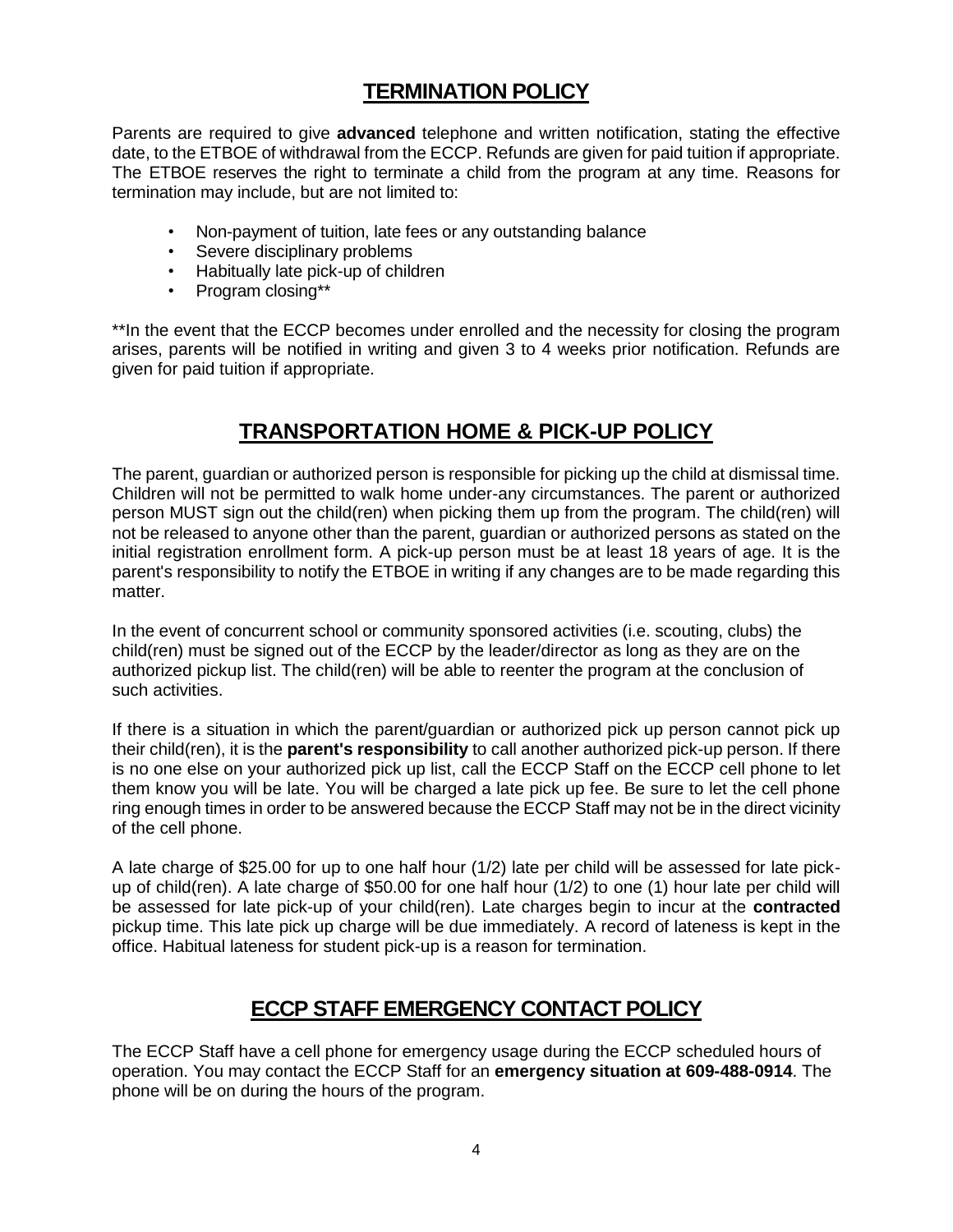If you are going to be late picking up your child *it is your first responsibility* to contact your emergency person(s) to pick up your child. In the event that you cannot reach an emergency pickup person you can telephone the ECCP Staff stating that you will be late. You will be charged a late pick-up fee. (\$25 for up to one half (1/2) hour late, \$50 for one-half (1/2) hour to one (1) hour late). YOU need to keep calling until YOU speak with the ECCP Staff. There are times when a cell phone will not make a connection and therefore your voice mail will be delayed for a long period of time. As a result the ECCP Staff will not have received your message.

Do not call the ECCP cell phone to notify the ECCP Staff your child will not attend the program. Call the School Office at 597-3663 to inform us of the absence and they will notify the ECCP Staff. **The ECCP cell phone is for emergency purposes only.**

Your child's safety is of the utmost importance to us during this program. We have established this line of communication for you in the event of an EMERGENCY. Please reserve this usage for emergencies only.

### **ABSENTEE POLICY**

Eagleswood Township Board of Education (ETBOE) is not responsible for the child on any day the child is absent from school. **Your child cannot attend ECCP if they are absent from school.** If a child leaves school prior to school closing, the child's name should be added to the school's absentee list. The school principal's office will be responsible for providing a list of absent students to the ECCP Staff on a daily basis. It is the responsibility of the school to add the child's name to the school absentee list if your child leaves school prior to closing.

If your child is in school but will not attend the ECCP after school, you need to do the following:

- Call the school and leave a message with the School Office
	- o The School Office will notify the ECCP Staff
- Send a note with the child to the primary teacher

If you need to take your child out of school for a dental appointment etc., but will be bringing your child back to finish the school day, your child may attend the ECCP. Please notify the School Office that your child will be returning to school for the day when you pick them up. **Children cannot attend ECCP if they were not returned back to school by the close of the school day.**

#### **EARLY DISMISSAL POLICY**

The afternoon portion of the ECCP will be cancelled if there is an early dismissal due to emergency weather. The school is responsible to notify the parent/guardian in the event of early closing due to emergency situations.

In the event of an emergency situation, ECCP will remain in the school unless directed otherwise by the Police or school authorities. If the ECCP is moved, parents will be advised as to where the children are located. The Police in our district have been notified to the times and days of our program operation.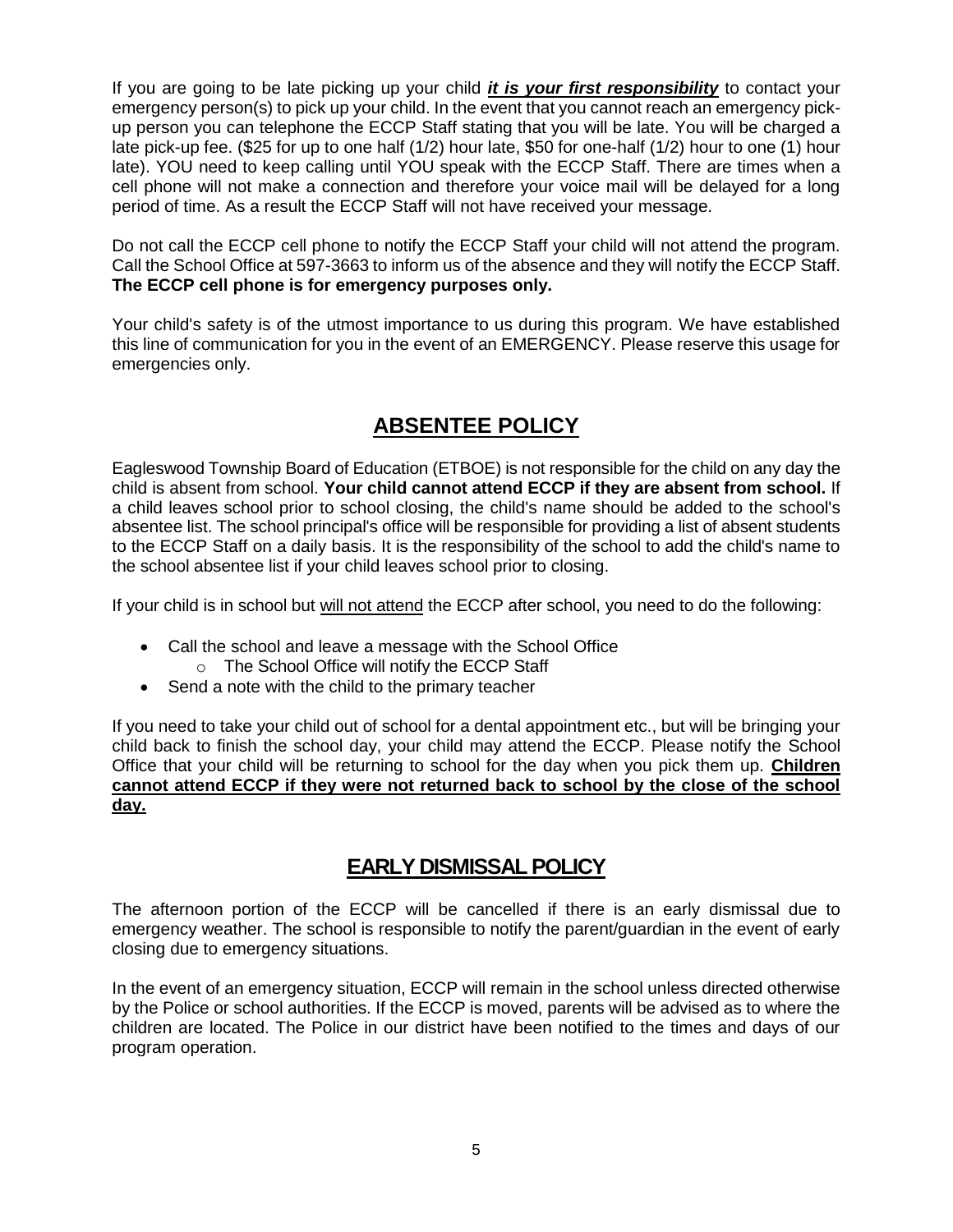## **BEHAVIOR POLICY**

The ECCP follows the school's behavior policy in order to provide for the safety of each child and ETBOE staff in attendance at our ECCP. A serious disciplinary problem is defined as one in which a child is hampering the smooth operation of the ECCP by:

- Requiring constant one-to-one attention
- Risking or inflicting physical or emotional harm to a child or children
- Physically or verbally abusing a child or children and/or the staff
- Destroying program material and/or facilities
- Leaving the program without permission
- Not conforming to the rules and guidelines of the program
- Using profanity

It is the ECCP's goal to resolve behavioral problems by working with the child(ren), parent and ECCP Staff through effective communication. However, should a discipline problem arise, continue, or be of a serious nature, parents will be notified in writing. Continued difficulties will result in a conference between parents and ECCP Staff.

**If the problem is not resolved or is of a severe nature, a child may be suspended or terminated from the ECCP. The ETBOE follows the zero tolerance procedures set forth by the school district for students and parents.**

#### **HEALTH POLICY**

The following health policy must be strictly adhered to in order to ensure that all children are in a healthy environment. Children may not attend the ECCP if:

- The child has a strep throat which has not yet been treated with an antibiotic for 24 hours
- The child has any rash associated with fever or symptoms of illness
- The child has an oral temperature of 100 degrees or greater
- The child has been vomiting and/or had diarrhea in the 12 hours before the child comes to the program
- The child has impetigo with less than 24 hours of treatment with an antibiotic
- The child has not attended school that day due to illness
- The child has head lice not treated by a physician
- The child has pink eye not treated by a physician

Parents will be contacted and required to pick up the child from the ECCP if the child has:

- An oral temperature
- Vomited once
- Liquid stools
- Uncontrollable and persistent cough
- Appearance of acute illness or complaint of pain
- Any other apparent symptom of illness

Until the parent or authorized pick up person arrives the child will be excluded from activities with the other children. The child will rest in the "quiet area" secluded from the main program area. The parents or authorized persons are to pick up the child as soon as possible.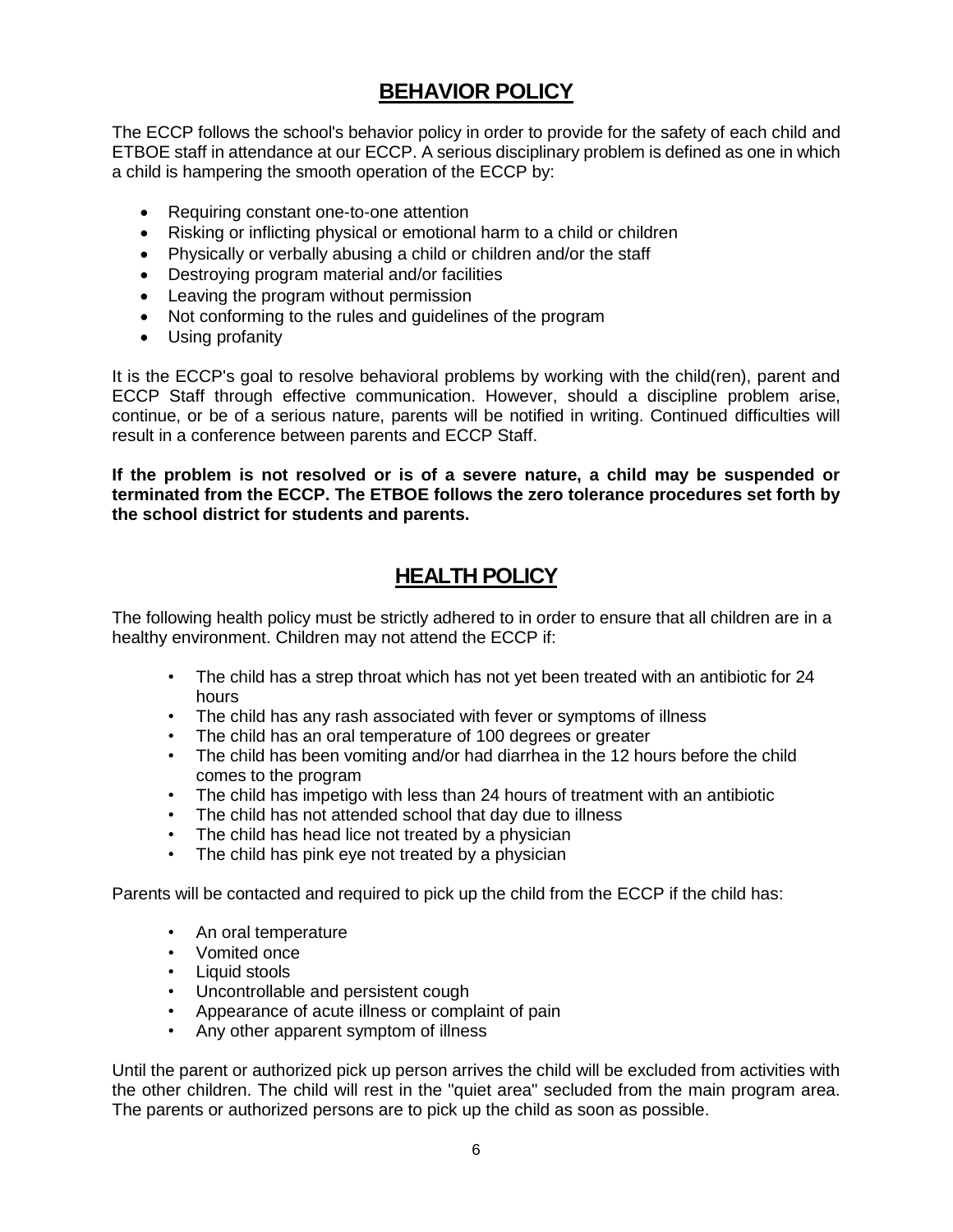#### **EMERGENCY MEDICAL CARE POLICY**

The emergency medical forms completed by the parent or guardian at the time of registration will be utilized in handling the emergency medical care of the students. **It is the parent's responsibility to update these forms with any changes desired or deemed necessary.**

When necessary, the ECCP Staff will perform immediate first aid treatment. For accidents or in need of emergency care, 911 will be called and the parent will be contacted to give further instructions. If unable to contact the parent, the ECCP Staff will refer to the emergency names and numbers supplied on the application.

The ETBOE urges all parents to enroll their child(ren) in the voluntary student accident insurance program. Forms for this insurance are generally available through your child(ren)'s school and are at a nominal charge. **The ETBOE is NOT responsible for doctor, emergency medical or other bills incurred as a result of an accident during ECCP hours.**

**REMINDER:** Please keep your authorized pick up list and emergency contact information current and up- to-date with the School Office @ 609-597-3663.

#### **SNACKS**

Parents should send a daily nutritious snack with their child(ren). Please do not send candy, gum, or what is generally classified as "junk food". Time for snack will be part of the daily schedule. Any special dietary need will be the parent's responsibility. The parent should discuss this matter with ECCP Staff at the onset of the program.

On early release day's lunch may not be served in school, therefore, the children may need more than a snack during our program. Please refer to the school lunch menu for serving schedules and pack accordingly.

**In the event that the ECCP has a child enrolled who has a severe life threatening food allergy to peanut butter, peanuts, and tree nuts, the ETBOE will ask the parents of all children in the ECCP to provide snacks that are nut free. Parent's cooperation is appreciated in helping us to maintain a safe environment for all students.**

#### **HOMEWORK TIME**

The ECCP operates a homework center during the after school program. We believe that we can support your family and your child's school success by providing some time during the ECCP for homework. Please realize that we cannot provide your child with one-on-one assistance, nor is this a tutorial session. Please complete the "Homework Time" Form indicating if you wish to have your child participate in the Homework Time portion of the ECCP. lf you wish for your child to NOT work on homework at the program, please realize that this will be a quiet time for the rest of the children. Your child will be asked to play quietly, (i.e. play with a puzzle, read a book or draw). Homework time is 45 minutes.

#### Role of the ECCP Student:

- Come to the homework area when I have homework
- Bring the books, notebooks and worksheets that I need
- Try my best to understand the homework assignment at school